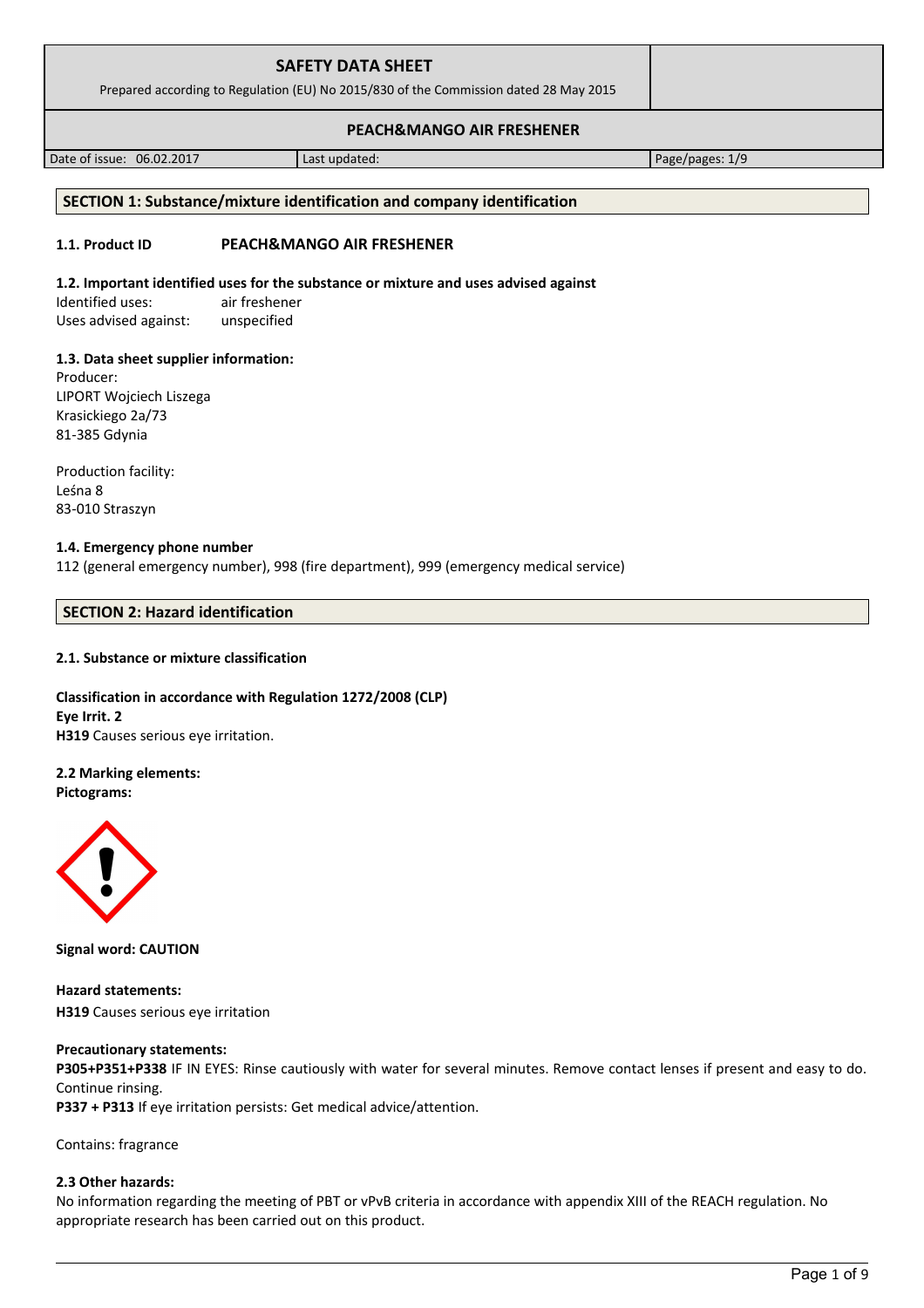| <b>SAFETY DATA SHEET</b>                                                              |  |
|---------------------------------------------------------------------------------------|--|
| Prepared according to Regulation (EU) No 2015/830 of the Commission dated 28 May 2015 |  |
|                                                                                       |  |

### **PEACH&MANGO AIR FRESHENER**

Date of issue: 06.02.2017 | Last updated: Page/pages: 2/9

# **SECTION 3: Composition/component information**

# **3.1. Substances**

Not applicable

# **3.2. Mixtures**

Dangerous components:

|                                                                                                                                                                                                                                                    |           | <b>CLP</b> classification                                                          |                              |
|----------------------------------------------------------------------------------------------------------------------------------------------------------------------------------------------------------------------------------------------------|-----------|------------------------------------------------------------------------------------|------------------------------|
| Quantity<br><b>Product ID</b><br><b>Hazard classification</b><br>[%]                                                                                                                                                                               |           | <b>Hazard statements codes</b>                                                     |                              |
| 3-Methoxy-3-methyl-1-butanol<br>CAS number: 56539-66-3<br>EC number: 260-252-4<br>Index number: -<br>REACH registration number: 01-<br>2119976333-33-0000                                                                                          | $0 - 15$  | Eye Irrit. 2                                                                       | H319                         |
| Quaternary ammonium compounds, benzyl-<br>C12-16-alkyldimethyl, chlorides<br>CAS number: 68424-85-1<br>EC number: 270-325-2<br>Index number: -<br>REACH registration number: the substance<br>is subject to the transitional period<br>regulations | $\leq 1$  | Acute Tox. 4<br>Skin Corr. 1B<br>Aquatic Acute 1 (M=10)<br>Aquatic Chronic 1 (M=1) | H302<br>H314<br>H400<br>H410 |
| ethane-1,2-diol [ethylene glycol]<br>CAS number: 107-21-1<br>EC number: 203-473-3<br>Index number: 603-027-00-1<br>REACH registration number: 01-<br>2119456816-28                                                                                 | $0 - 0.2$ | Acute Tox. 4<br>STOT RE 2                                                          | H302<br>H373                 |
| 3a, 4, 5, 6, 7, 7a-hexahydro-4, 7-methano-1H-<br>indenyl propionate<br>CAS number: 68912-13-0<br>EC number: 272-805-7<br>Index number: -<br>REACH registration number: the substance<br>is subject to the transitional period<br>regulations       | $\leq$ 1  | <b>Aquatic Chronic 2</b>                                                           | H411                         |
| α, α-Dimethylphenethyl butyrate<br>CAS number: 10094-34-5<br>EC number: 233-221-8<br>Index number: -<br>REACH registration number: the substance<br>is subject to the transitional period<br>regulations                                           | < 0.2     | <b>Aquatic Chronic 2</b>                                                           | H411                         |
| 4-(2,6,6-Trimethyl-2(1)-cyclohexen-1-yl)-3-<br>buten-2-one<br>CAS number: 8013-90-9<br>EC number: 238-969-9<br>Index number: -<br>REACH registration number: 01-<br>2119449921-34                                                                  | < 0.2     | Eye Irrit. 2<br><b>Aquatic Chronic 2</b>                                           | H319<br>H411                 |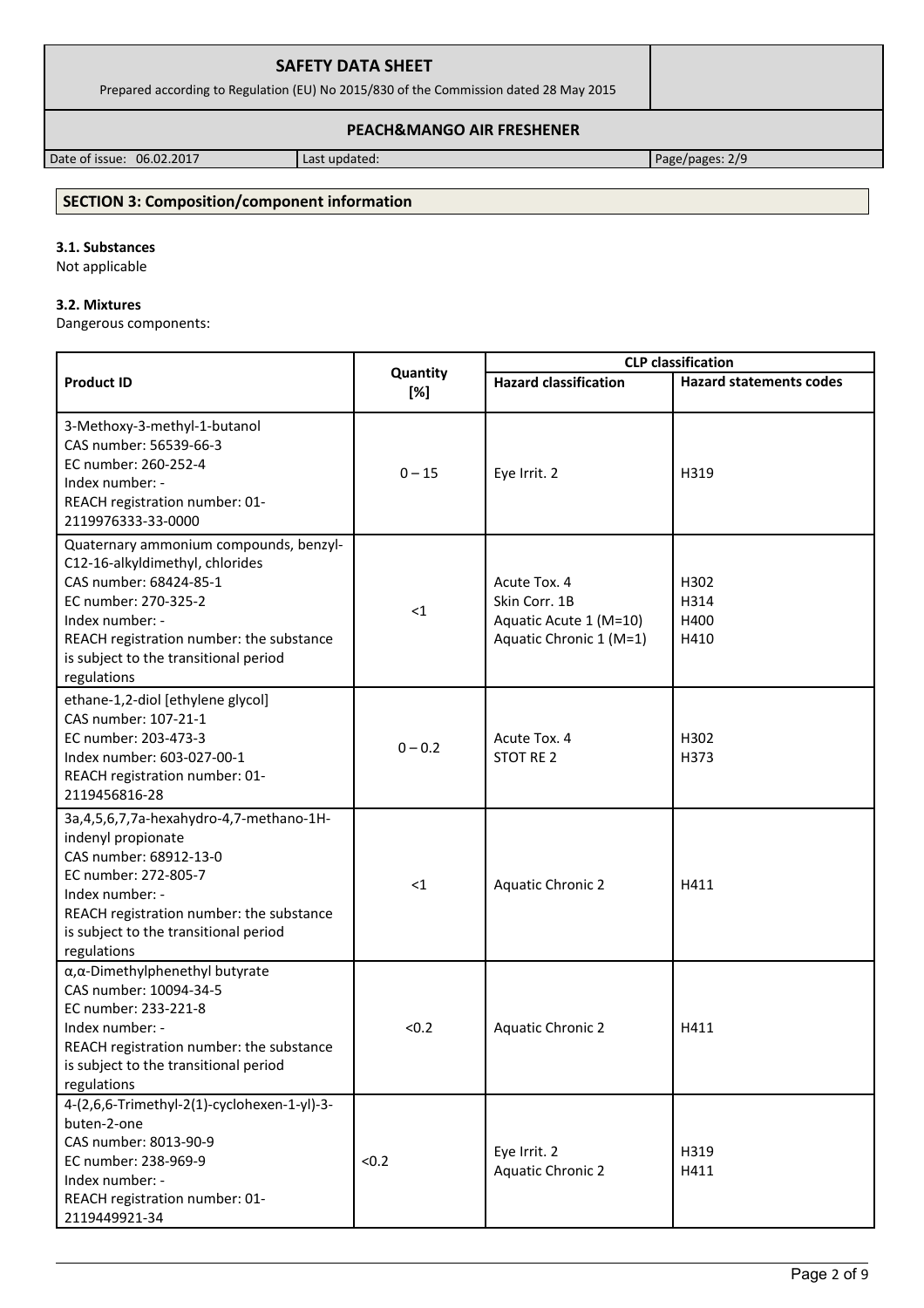|                           | <b>SAFETY DATA SHEET</b><br>Prepared according to Regulation (EU) No 2015/830 of the Commission dated 28 May 2015 |                 |
|---------------------------|-------------------------------------------------------------------------------------------------------------------|-----------------|
|                           | <b>PEACH&amp;MANGO AIR FRESHENER</b>                                                                              |                 |
| Date of issue: 06.02.2017 | Last updated:                                                                                                     | Page/pages: 3/9 |

| 2-[2-(4-methyl-3-cyclohexen-1-yl)propyl]-<br>cyclopentanon<br>CAS number: 95962-14-4<br>EC number: 404-240-0<br>Index number: - | < 0.2 | Aquatic Chronic 1 | H410 |
|---------------------------------------------------------------------------------------------------------------------------------|-------|-------------------|------|
| REACH registration number: 01-                                                                                                  |       |                   |      |
| 2119446649-25                                                                                                                   |       |                   |      |

The full meaning of hazard statements has been given in section 16

### **SECTION 4: First aid measures**

#### **4.1. Description of first aid measures**

#### **Routes of exposure:**

Inhalation, ingestion, skin and eye contact.

#### **Inhalation:**

Take the affected person out into fresh air. Place in a comfortable position. Ensure peace and protect against heat loss. Provide medical assistance if necessary.

#### **Consumption:**

Rinse mouth with water, drink 2-3 cups of water, consult a doctor. Do not induce vomiting. If unconscious do not give anything by mouth.

Transport the affected person to hospital if necessary. Ensure peace, place in a lying position and protect against heat loss.

#### **Eye contact:**

Remove any contact lenses if possible.

Flush with plenty of lukewarm water for 10–15 minutes with eyelids wide open. Place the upper eyelid on the lower eyelid from time to time. Cover the eyes with a compress.

Provide ophthalmologist assistance if necessary.

### **Skin contact:**

Take off the contaminated clothes and shoes.

Wash the contaminated skin with plenty of water and then with water containing mild soap.

Seek medical attention if skin irritation persists.

### **4.2. Most important symptoms and effects, both acute and delayed**

No further data available.

### **4.3. Indication of any immediate medical attention and special treatment needed**

The course of action is decided on by a medical doctor, based on an examination of the person affected.

### **SECTION 5: Fire emergency procedure**

### **5.1. Extinguishing agents:**

**Suitable extinguishing agents:** alcohol-resistant foam or dry extinguishing agents, carbon dioxide extinguishers, sand, soil, water aerosol. Choose extinguishing agents based on the conditions of the environment. **Unsuitable extinguishing agents:** High volume water jet.

### **5.2. Special threats related to the substance or mixture**

In case of fire, high temperatures cause a release of hazardous decomposition products that contain carbon monoxides.

### **5.3. Information for the fire department**

Spray the containers located in the fire area with water, remove from the hazardous area if possible. In case of a fire in an enclosed environment, use protective clothing and compressed air breathing apparatus. Do not allow the extinguishing agents into ground waters, surface waters, or sewage systems.

### **SECTION 6: Measures regarding accidental release into the environment**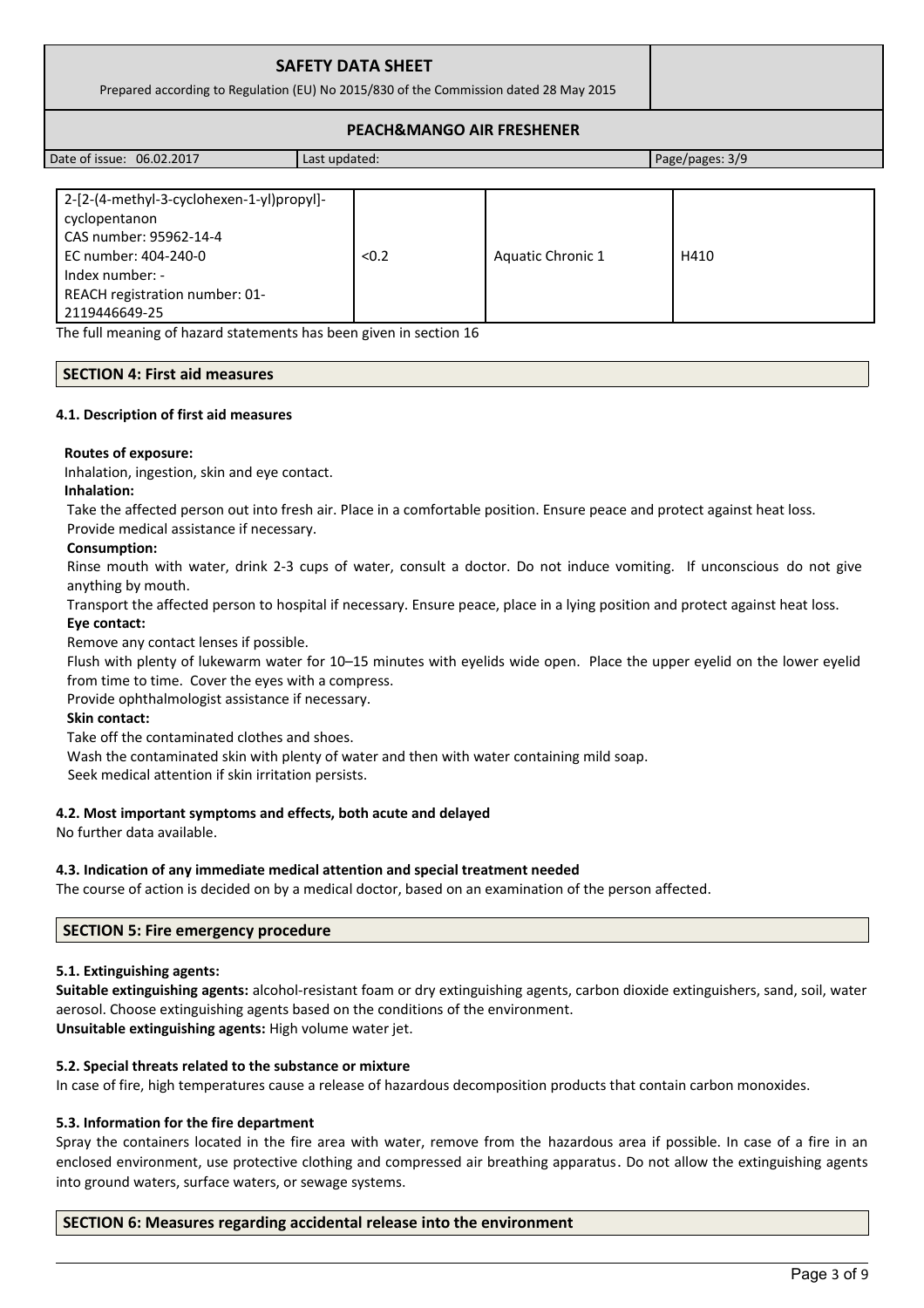| <b>SAFETY DATA SHEET</b><br>Prepared according to Regulation (EU) No 2015/830 of the Commission dated 28 May 2015 |                                      |                 |
|-------------------------------------------------------------------------------------------------------------------|--------------------------------------|-----------------|
|                                                                                                                   | <b>PEACH&amp;MANGO AIR FRESHENER</b> |                 |
| Date of issue: 06.02.2017                                                                                         | Last updated:                        | Page/pages: 4/9 |

### **6.1. Individual safety measures, protective equipment and emergency procedures**

For persons other than emergency personnel: notify the appropriate authorities of the emergency. Remove any persons not participating in the containment procedures from the contamination area. For emergency personnel: Ensure proper ventilation, use individual safety measures.

#### **6.2. Environmental safety measures**

Prevent the contamination from spreading into sewage systems and water reservoirs.

#### **6.3. Methods of removing and preventing the spread of contamination:**

Prevent the contamination from spreading and attempt removal using absorptive materials (sand, diatomite, universal absorbent), place the contaminated materials in properly marked containers for subsequent utilization in accordance with the mandatory provisions of the law.

#### **6.4. References to other sections**

Product waste disposal – see section 13 of this data sheet. Individual protective measures – see section 8 of this data sheet.

#### **SECTION 7: Storage and use of substances and mixtures**

#### **7.1. Precautions for safe handling**

#### **Recommendations for handling the mixture**

Avoid direct contact with the mixture. Avoid inhalation. Prevent from spreading into sewage systems. **Apply general provisions of the industrial work hygiene**  Do not eat, drink or smoke when using the product. Replace the contaminated clothing. Wash hands thoroughly after handling. Wash contaminated clothing before reusing. Wash hands and face before breaks at work.

### **7.2. Safe storage regulations, including any mutual incompatibility information**

Store in a well-ventilated area. Keep container tightly closed. Store in a cool place. Protect from sunlight and sources of heat. Do not store with food or animal feeding stuffs. Always use containers made of materials analogous to the original ones. Open containers should be handled very carefully so as to prevent spillage. Do not handle until all safety precautions have been read and understood.

#### **7.3. Specific end use(s)**

See section 1.2 of this data sheet.

### **SECTION 8: Exposure controls/individual protective measures**

#### **8.1. Control parameters**

#### **The national highest acceptable concentration values in the work environment**

in accordance with the Notice of the Minister of Labor and Social Policy of 6 June 2014 on the highest acceptable concentration and intensity of factors detrimental to health in the work environment (Dz.U. (Journal of Laws) 2014, item 817).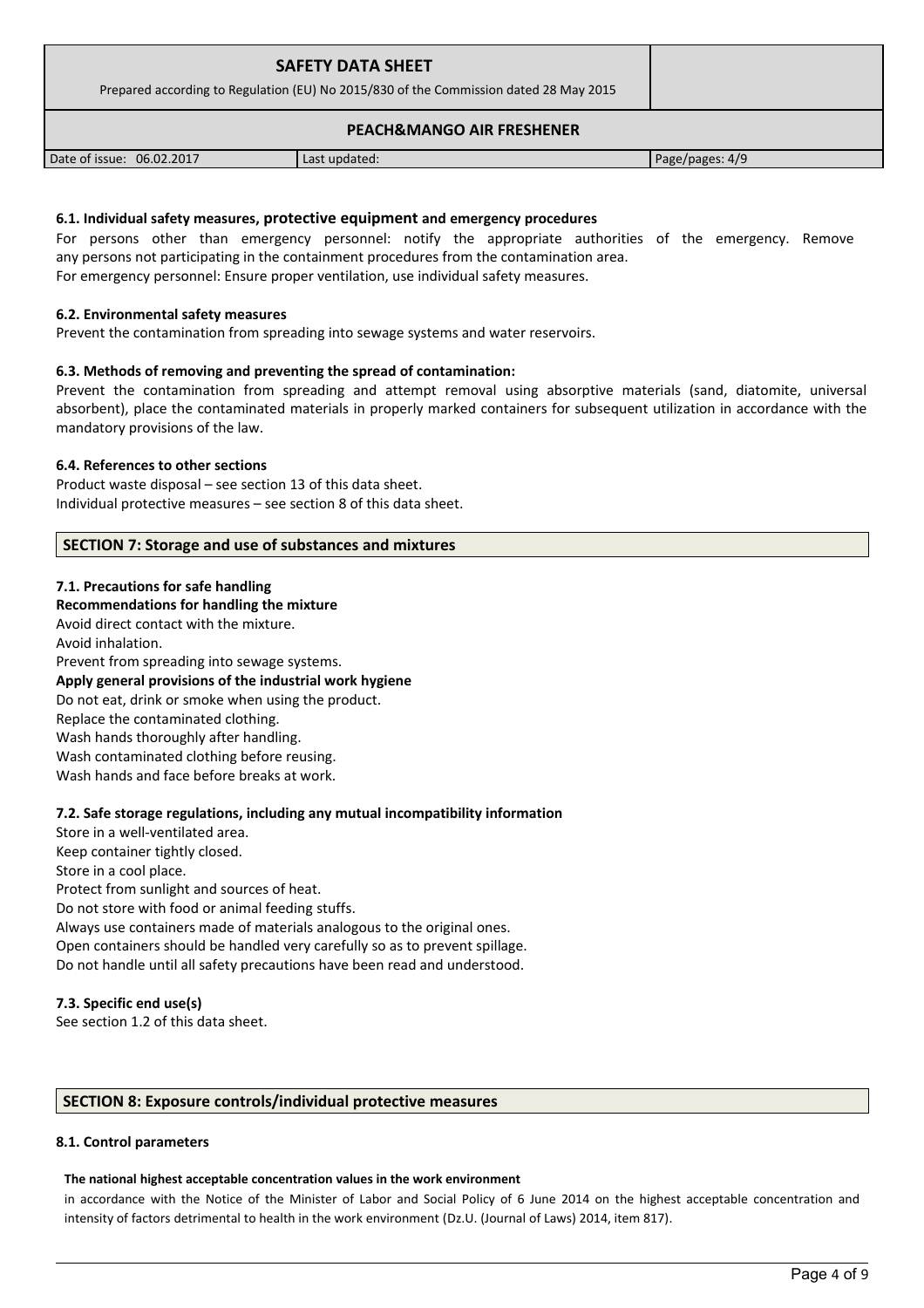| <b>SAFETY DATA SHEET</b><br>Prepared according to Regulation (EU) No 2015/830 of the Commission dated 28 May 2015 |                                                                            |               |                  |                |
|-------------------------------------------------------------------------------------------------------------------|----------------------------------------------------------------------------|---------------|------------------|----------------|
|                                                                                                                   | <b>PEACH&amp;MANGO AIR FRESHENER</b>                                       |               |                  |                |
| Date of issue: 06.02.2017                                                                                         | Last updated:                                                              |               | Page/pages: 5/9  |                |
| <b>NAME OF THE SUBSTANCE</b>                                                                                      | ID                                                                         | $NDS$ (mg/m3) | NDSCh $(mg/m^3)$ | $NDSP$ (mg/m3) |
| ethane-1,2-diol [ethylene glycol]                                                                                 | CAS number: 107-21-1<br>EC number: 203-473-3<br>Index number: 603-027-00-1 | 15            | 50               | ---            |

### **8.2. Exposure controls**

**Appropriate technical control measures:** Storage rooms and work stations should be adequately ventilated to keep vapor concentration below the limit value.

### **Appropriate technical control measures**

Storage rooms and work stations should be adequately ventilated. **Individual safety measures** 



### **Face and eye protection**

If while using the product splashing may occur – use tight-fitting safety glasses or faceshield screens according to EN 166. **Skin protection** 



### **Hand protection**

Wear protective gloves according to EN 374.

Recommended material: nitrile rubber

When selecting glove materials, consider their breakthrough time, rates of diffusion and degradation.

The protective gloves should be regularly changed or replaced immediately if damaged (torn, perforated), or when first signs of wear and changes in their appearance occur (color, flexibility, shape).

A protective cream should be applied to all uncovered parts of the body.

### *Body protection*

Use protective workwear.

The selection of individual protection measures must be made taking into account the concentration and quantity of the hazardous substance occurring in the work environment.

### **Respiratory tract protection**

Not necessary if ventilation is adequate. **Environment exposure controls**  Do not discharge into sewage systems or ground waters. **General safety and hygiene recommendations** Follow good hygiene practice.

### **SECTION 9: Physical and chemical properties**

### **9.1. Basic physical and chemical property information**

| Appearance:                              | Under normal conditions: liquid |
|------------------------------------------|---------------------------------|
| Color:                                   | Unspecified                     |
| Odor:                                    | Distinctive for the product     |
| <b>Odor threshold:</b>                   | Unspecified                     |
| pH:                                      | Unspecified                     |
| Melting point/freezing point:            | Unspecified                     |
| Initial boiling point and boiling range: | Unspecified                     |
| Flash point:                             | Unspecified                     |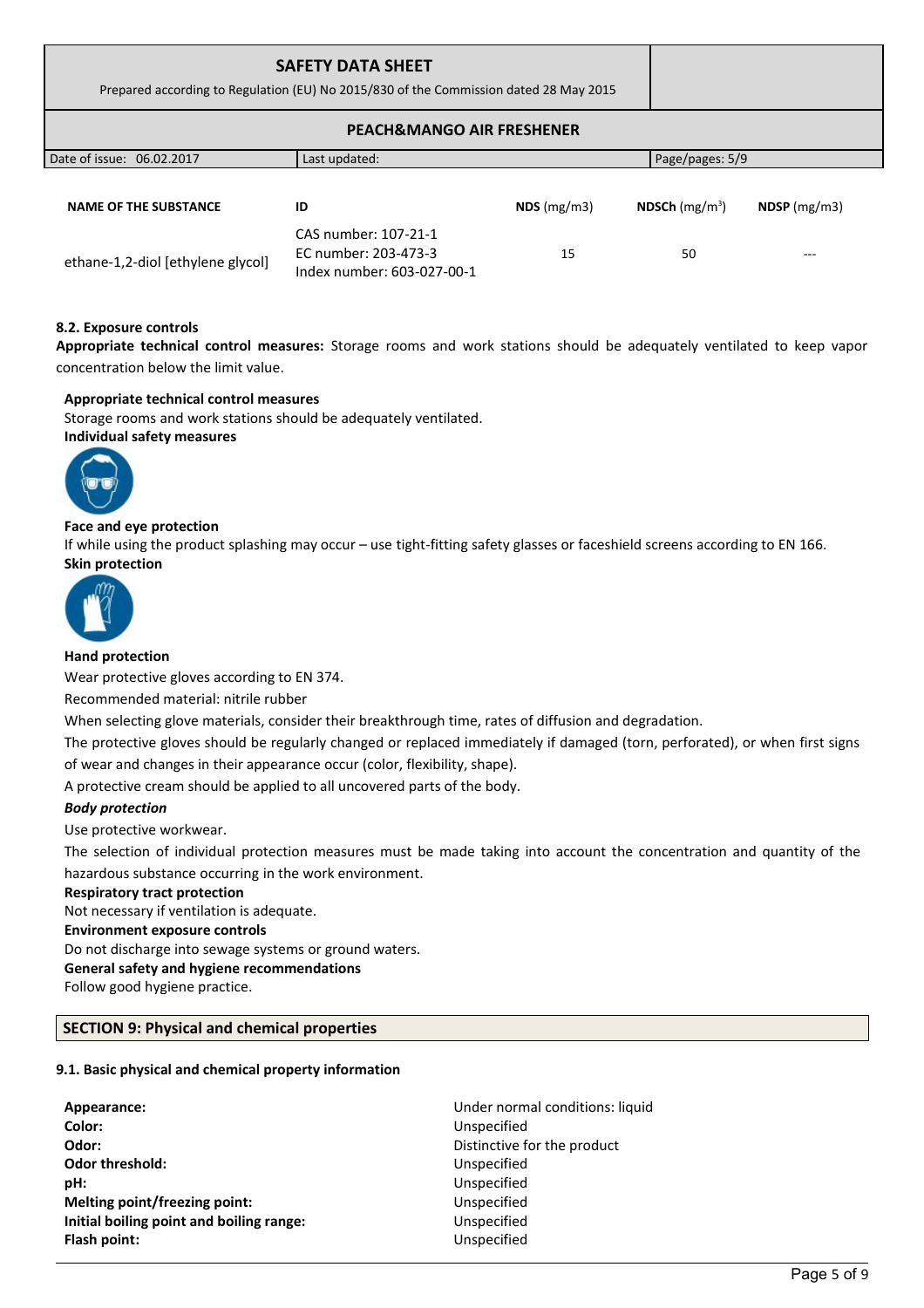| <b>SAFETY DATA SHEET</b>                                                              |  |
|---------------------------------------------------------------------------------------|--|
| Prepared according to Regulation (EU) No 2015/830 of the Commission dated 28 May 2015 |  |
|                                                                                       |  |

### **PEACH&MANGO AIR FRESHENER**

| 06.02.2017<br>Date of issue:<br>Last updated: |  |                 |
|-----------------------------------------------|--|-----------------|
|                                               |  | Page/pages: 6/9 |

**Flammability (solid, gas):** Unspecified **Unspecified Unspecified Unspecified Unspecified Soluble in water Unspecified Unspecified Unspecified Viscosity:** Unspecified **Explosive properties:** Not applicable **Not applicable** 

| Flammability (solid, gas):<br>Upper/lower flammability or explosive limits: |  |
|-----------------------------------------------------------------------------|--|
| Vapor pressure                                                              |  |
| Vapor density:                                                              |  |
| <b>Relative density:</b>                                                    |  |
| Solubility:                                                                 |  |
| Partition coefficient: n-octanol/water:                                     |  |
| <b>Auto-ignition temperature:</b>                                           |  |
| <b>Decomposition temperature:</b>                                           |  |
| <b>Viscosity:</b>                                                           |  |
| <b>Explosive properties:</b>                                                |  |
| <b>Oxidizing properties:</b>                                                |  |

#### **9.2. Additional information**

No additional analysis results.

#### **SECTION 10: Stability and reactivity**

#### **10.1. Reactivity**

The mixture is chemically stable under normal conditions.

#### **10.2. Chemical stability**

The product is stable when properly used, stored and transported.

#### **10.3. Potential for hazardous reactions**

#### No data

#### **10.4. Conditions to avoid**

Avoid high temperatures, direct sunlight, hot surfaces and open fire.

#### **10.5. Incompatible materials**

No data

#### **10.6. Hazardous decomposition products**

Do not occur when used in accordance with its purpose.

## **SECTION 11: Toxicological information**

#### **11.1. Information regarding toxicological effects**

#### **Acute toxicity**

Based on available data, the classification criteria are not met. 3-Methoxy-3-methyl-1-butanol LD50 (oral, rat): 4300 mg/kg LD50 (oral, mouse) 5830 mg/kg LD50 (dermal, rabbit) >2000 mg/kg **Skin corrosion/irritation** Based on available data, the classification criteria are not met. **Serious eye injury/irritation** Causes serious eye irritation. **Allergenic influence on respiratory tract or skin** Based on available data, the classification criteria are not met. **Mutagenic influence on reproductive cells** Based on available data, the classification criteria are not met.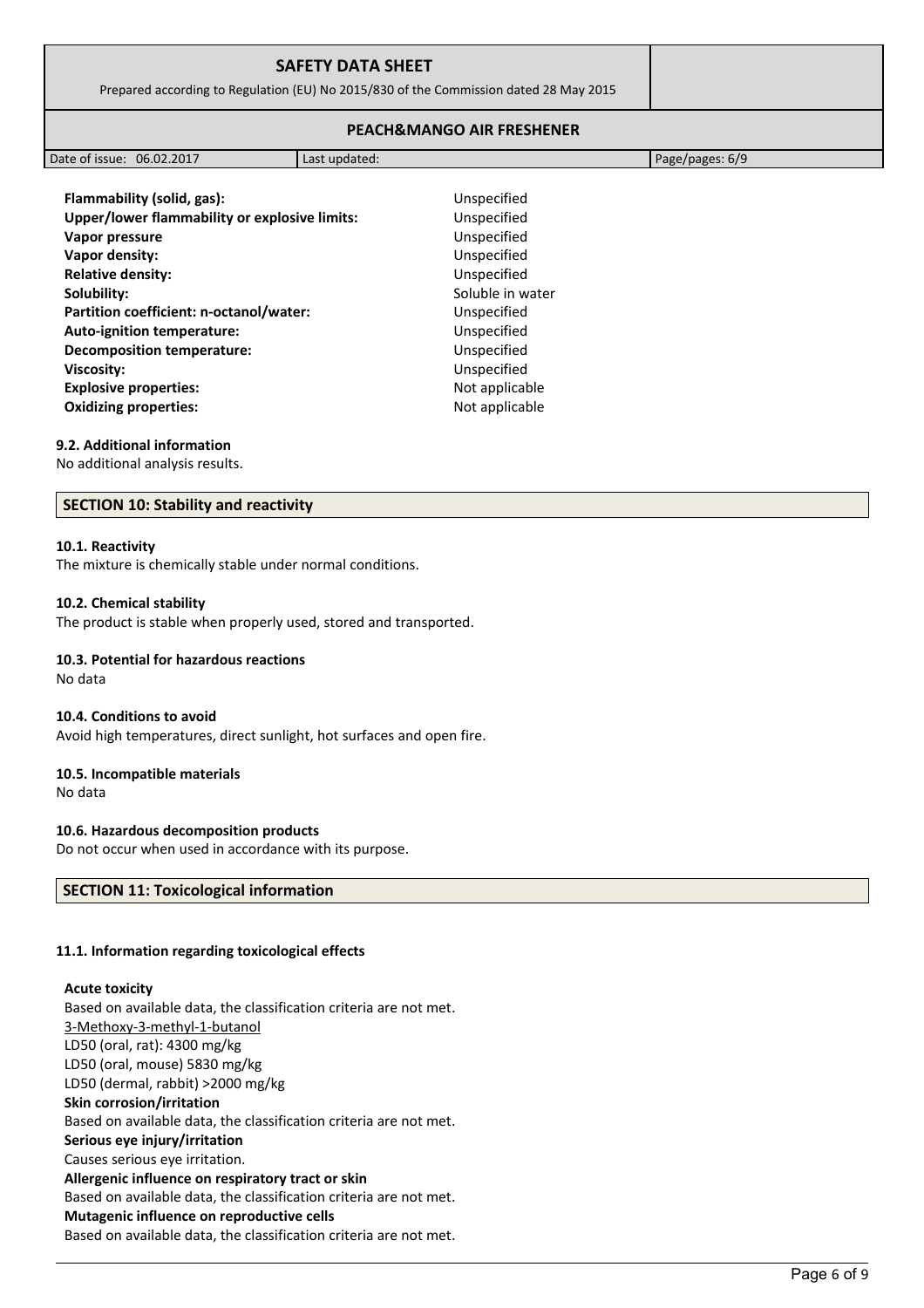| <b>SAFETY DATA SHEET</b><br>Prepared according to Regulation (EU) No 2015/830 of the Commission dated 28 May 2015 |
|-------------------------------------------------------------------------------------------------------------------|
| <b>PEACH&amp;MANGO AIR FRESHENER</b>                                                                              |

| 06.02.2017<br>Date of issue: | Last updated: | 7/9<br>Page/pages: |
|------------------------------|---------------|--------------------|

#### **Carcinogenicity**

Based on available data, the classification criteria are not met. **Harmful influence on reproductive organs** Based on available data, the classification criteria are not met. **Toxic influence on target organs – single exposure** Based on available data, the classification criteria are not met. **Toxic influence on target organs – repeated exposure** Based on available data, the classification criteria are not met. **Hazard caused by aspiration** Based on available data, the classification criteria are not met.

### **SECTION 12: Environmental information**

#### **12.1. Toxicity**

3-Methoxy-3-methyl-1-butanol Acute toxicity for fish: LC50 100 mg/l, 96 h (Oryzias latipes) Acute toxicity for daphnia: EC50 >1000 mg/l, 48 h Acute toxicity for algae: IC50 >1000 mg/l, 72 h Acute toxicity for bacteria: EC50 >1000 mg/l, 3 h Chronic toxicity for daphnia: NOEC 100 mg/l, 21 d (Daphnia magna)

### **12.2. Durability and dissolution potential**

3-Methoxy-3-methyl-1-butanol readily biodegradable

The surfactants contained in the product comply with the biodegradability criteria as laid down in Regulation (EC) 648/2004.

# **12.3. Bioaccumulation capacity**

3-Methoxy-3-methyl-1-butanol: BCF: 0.5

**12.4. Soil mobility** No data

**12.5. Results of PBT and vPvB properties evaluation** No data

# **12.6. Other harmful effects**

No data

### **SECTION 13: Waste disposal**

#### **13.1. Waste disposal methods**

Empty containers should be transported to an authorized company in order to be reprocessed or recycled.

Do not store with municipal waste.

Do not discharge into sewage systems, surface waters or wastewater.

#### **Waste code**

Act of 14 December 2012 on waste (Dz.U. (Journal of Laws) 2013, item 21).

Regulation of the Minister of Environment of 9 September 2014 on the waste catalogue (Dz.U. (Journal of Laws) 2014, item 1923).

The waste code must be assigned individually at the location where the waste is produced, depending on the industry in which it is used.

### **SECTION 14: Transport information**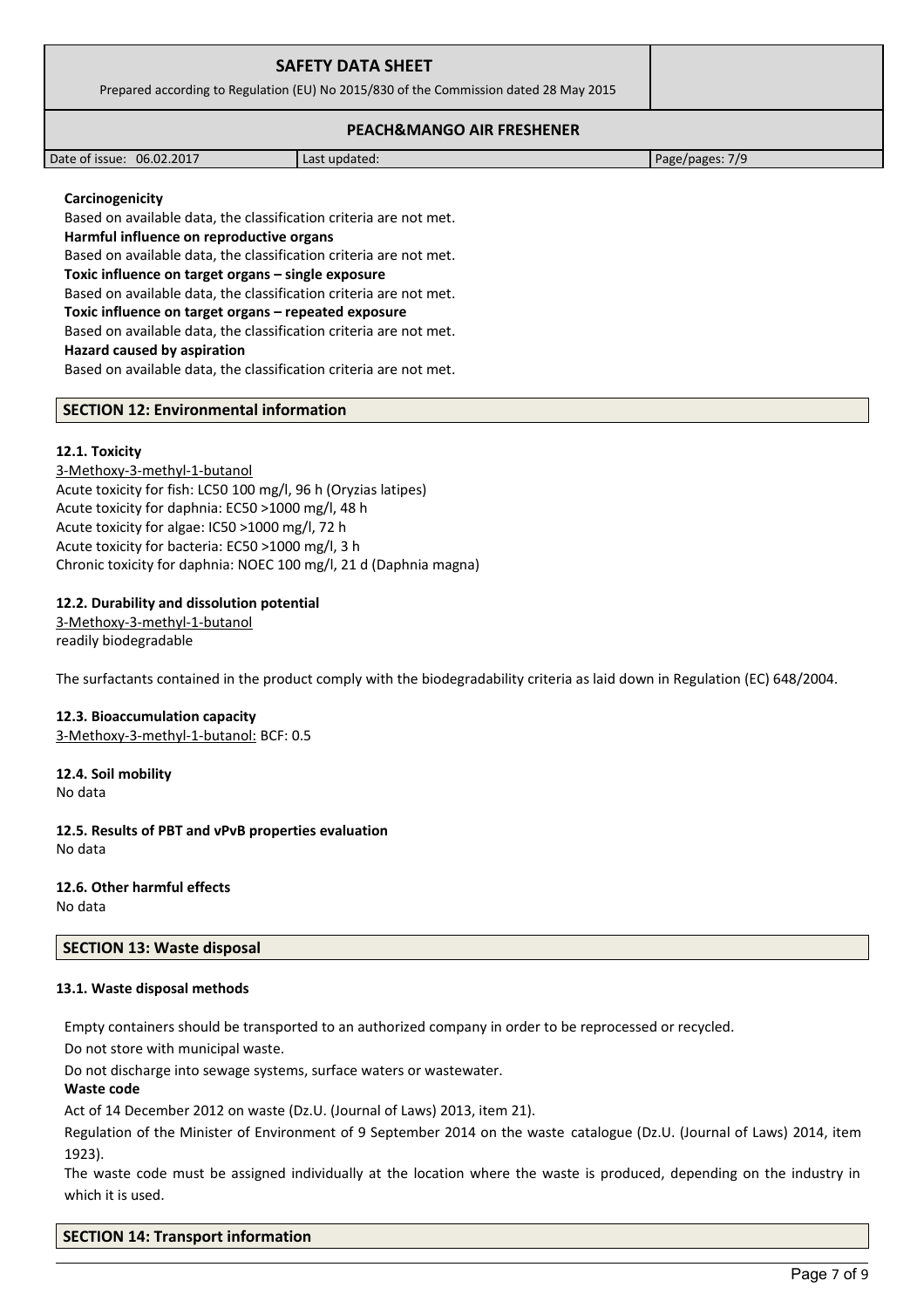|                                                                                       |                                                                                         | <b>SAFETY DATA SHEET</b> |                |                 |             |  |  |  |
|---------------------------------------------------------------------------------------|-----------------------------------------------------------------------------------------|--------------------------|----------------|-----------------|-------------|--|--|--|
| Prepared according to Regulation (EU) No 2015/830 of the Commission dated 28 May 2015 |                                                                                         |                          |                |                 |             |  |  |  |
| <b>PEACH&amp;MANGO AIR FRESHENER</b>                                                  |                                                                                         |                          |                |                 |             |  |  |  |
|                                                                                       | Date of issue: 06.02.2017                                                               | Last updated:            |                | Page/pages: 8/9 |             |  |  |  |
|                                                                                       |                                                                                         |                          |                |                 |             |  |  |  |
|                                                                                       |                                                                                         |                          | <b>ADR/RID</b> | <b>IMGD</b>     | <b>IATA</b> |  |  |  |
| 14.1.                                                                                 | <b>UN number</b>                                                                        |                          |                |                 |             |  |  |  |
| 14.2.                                                                                 | UN proper shipping name                                                                 |                          |                |                 |             |  |  |  |
| 14.3.                                                                                 | Transport hazard class(es)                                                              |                          |                |                 |             |  |  |  |
|                                                                                       | Warning sticker No.                                                                     |                          | ---            | ---             | ---         |  |  |  |
| 14.4.                                                                                 | Packing group                                                                           |                          |                |                 |             |  |  |  |
| 14.5.                                                                                 | Threat to the environment                                                               |                          |                |                 |             |  |  |  |
| 14.6.                                                                                 | <b>Special precautions for users</b>                                                    |                          |                | Not applicable  |             |  |  |  |
| 14.7.                                                                                 | Bulk transport in accordance with the MARPOL<br>convention appendix II and the IBC code |                          |                | Not applicable  |             |  |  |  |

### **SECTION 15: Legal information**

# **15.1. Provisions of the law regarding safety and protection of the environment in relation to the substance or mixture This safety data sheet has been drawn up based on the following legal acts:**

- 1. Regulation (EC) No 1907/2006 of the European Parliament and of the Council of 18 December 2006 concerning the Registration, Evaluation, Authorization and Restriction of Chemicals (REACH), establishing a European Chemicals Agency, amending Directive 1999/45/EC and repealing Council Regulation (EEC) No 793/93 and Commission Regulation (EC) No 1488/94 as well as Council Directive 76/769/EEC and Commission Directives 91/155/EEC, 93/67/EEC, 93/105/EC and 2000/21/EC.
- 2. Regulation (EC) No 1272/2008 of the European Parliament and of the Council of 16 December 2008 on classification, labeling and packaging of substances and mixtures, amending and repealing Directives 67/548/EEC and 1999/45/EC, and amending Regulation (EC) No 1907/2006. [ATP1, ATP2, ATP3, ATP4, ATP5, ATP6]
- 3. Commission Regulation (EU) 2015/830 of 28 May 2015 amending Regulation (EC) No 1907/2006 of the European Parliament and of the Council on the Registration, Evaluation, Authorization and Restriction of Chemicals (REACH) as corrected (replaces Regulation EC No 453/2015)
- 4. Act of 25 February 2011 on the chemical substances and their mixtures (DZ.U. (Journal of Laws) No 63, item 322 with amendments).
- 5. Regulation of the Minister of Labor and Social Policy of 6 June 2014 on the maximum permissible concentration and intensity of agents harmful to health in the work environment (Dz.U. (Journal of Laws) item 817).
- 6. Act of 14 December 2012 on waste (Dz.U. (Journal of Laws) 2013, item 21).
- 7. Regulation of the Minister of Environment of 9 September 2014 on the waste catalogue (Dz.U. (Journal of Laws) 2014, item 1923).
- 8. Classification of dangerous goods according to the European Agreement concerning the International Carriage of Dangerous Goods by Road (ADR).
- 9. Regulation of the Minister of Labor and Social Policy of 26 September 1997 on general provisions of occupational safety and health (Dz.U. (Journal of Laws) 2003 No 169, item 1650 with amendments).
- 10. Regulation of the Minister of Health of 30 December 2004 on occupational health and safety related to the presence of chemical agents in the workplace (Dz.U. (Journal of Laws) 2005 No 11, item 86 with amendments). Regulation of the Minister of Economy of 21 December 2005 on essential requirements for personal protection (Dz.U. (Journal of Laws) No 259, item 2173).

### **15.2. Chemical safety evaluation**

No chemical safety evaluation for the mixture.

### **SECTION 16: Additional information**

List of hazard statements from section: 3 **H302** Harmful if swallowed **H314** Causes severe skin burns and eye damage